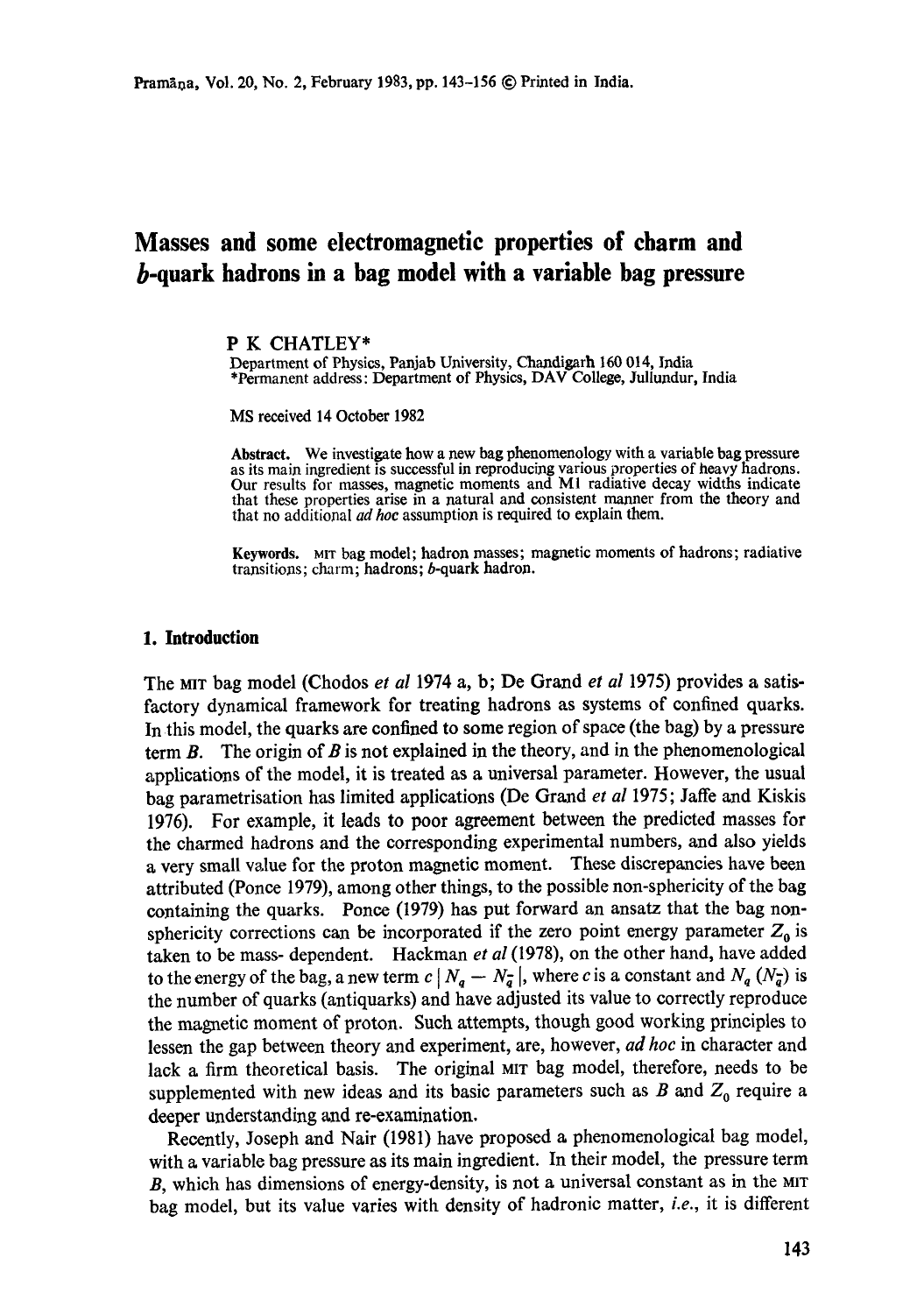for each hadron. Also, the theory of hadronie structure, proposed by Callan *et al*  (1979), which using Qco principles leads to the bag-like picture of hadrons, lends credence to the idea of  $B$  as an energy-density dependent factor. Joseph and Nair (1981) have calculated the masses of the light hadrons and the magnetic moments of SU(3) baryons in their approach, and the results obtained are in far closer agreement with the experiment than the MIT bag model. In the present paper, we argue in favour of the model by Joseph and Nair (1981) and investigate how the idea of a variable bag pressure modifies the MIT results concerning the various hadronic properties. For this, we recalculate masses of charm and b-quark hadrons, their magnetic moments, and the M1 transition rates of  $3/2^+ \rightarrow 1/2^+ + \gamma$  and  $1^- \rightarrow 0^- + \gamma$ decays in the new framework.

Interestingly, our analysis yields results comparable with those obtained by Ponce (1979) and Hackman *et al* (1978) for the charm and the bottom hadron masses. Our values of the charmed and b-flavoured baryon and vector meson magnetic moments compare favourably with those obtained by Bose and Singh (1980), who have used the method of Ponce (1979), *viz.*, a mass-dependent  $Z_0$ . For M1 transitions, our riumbers are in fair agreement with those of Hackman *et al* (1978). These studies indicate that the new bag phenomenology, with a variable bag pressure as its main attribute, is quite successful in reproducing several features of hadrons, such as their masses, magnetic moments, radiative decays, etc. It has the added advantage that now these properties arise in a natural and logical manner from the theory and that no additional *ad hoc* assumption is necessary in the phenomenological implementation of the model.

The outline of the paper is as follows. In  $\S$  2, we write down the preliminaries of the original MIT bag and the new bag phenomenlogy. In  $\S 3$ , we calculate the baryon and meson masses in the charm and the b-quark sectors, using the new approach. Section 4 is devoted to the determination of the magnetic moments of these heavy hadrons. The M1 transition rates for  $3/2^+ \rightarrow 1/2^+ \gamma$  and  $1^- \rightarrow 0^- \gamma$  are calculated in  $§$  5.

# **2. Preliminaries**

## *2.1 The MIT bag hamiltonian*

The expression for the original MIT bag hamiltonian has been discussed in detail at several places. We simply summarize here various terms contributing to it. The total energy of the bag system and hence the mass of a hadron is written as

$$
M(R) = E_Q + E_V + E_0 + E_M, \tag{1}
$$

where

$$
(i) \t E_Q = \sum_i N_i w_i, \t (2)
$$

is the kinetic energy term.  $N_i$  is the number of quarks and antiquarks of the *i*th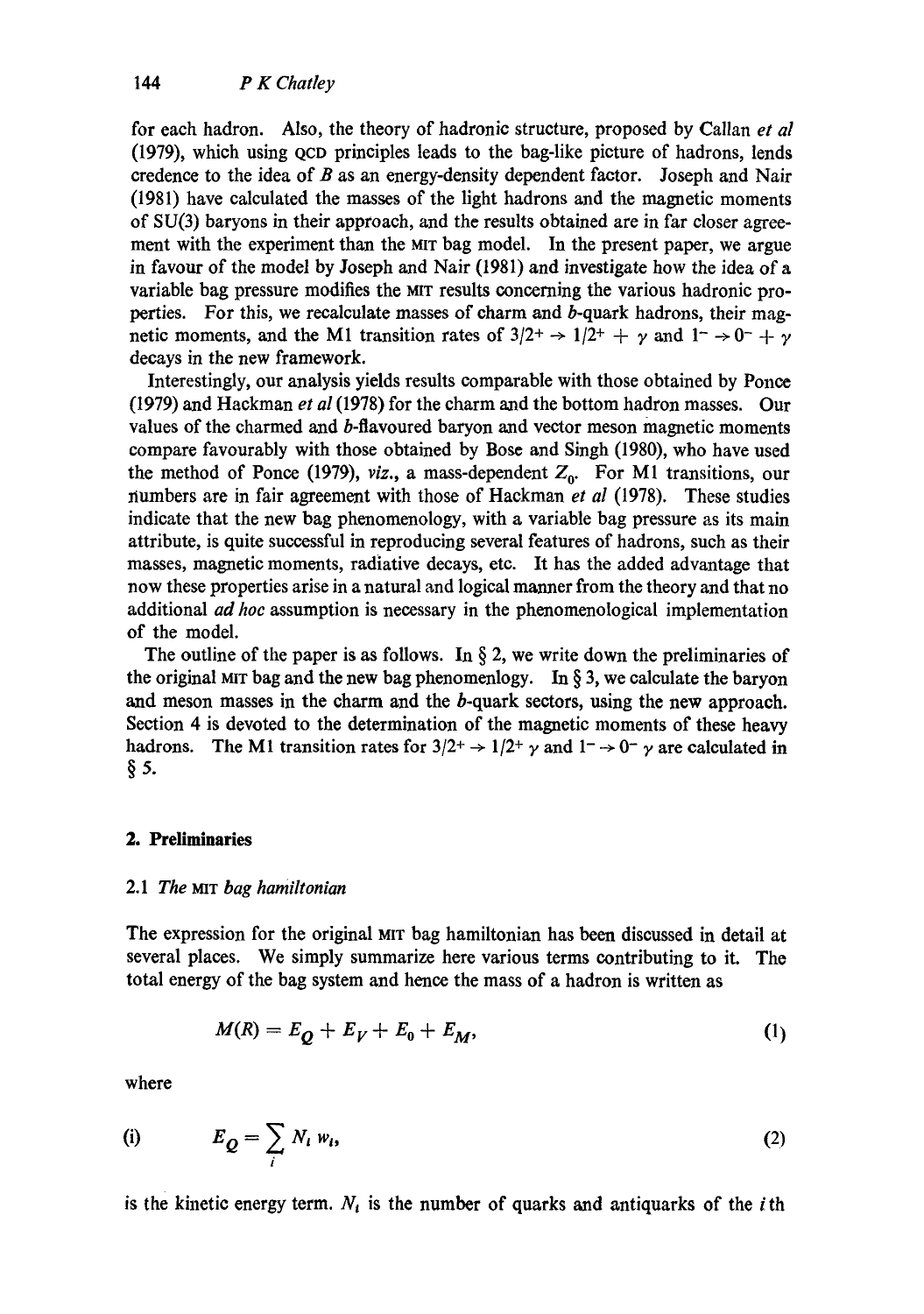flavour. A quark of mass m moving in a spherical bag of radius R has a kinetic energy  $w$  given by

$$
w(mR) = \frac{1}{R} [x^2 + (mR)^2]^{1/2}.
$$
 (3)

 $x$  obeys the eigenvalue equation

$$
\tan x = \frac{x}{1 - mR - [x^2 + (mR)^2]^{1/2}}.
$$
 (4)

(ii) The bag volume energy

$$
E_V = \frac{4}{3} \pi R^3 B. \tag{5}
$$

is the energy due to bag pressure B,

(iii) 
$$
E_O = -Z_0/R,
$$
 (6)

is a term accounting for zero-point fluctuations.

(iv) The term  $E_M$  contains the residual gluonic interactions between the quarks and will be proportional to  $a_c$ , the strong coupling constant. This interaction is found to be magnetic in character.

$$
E_M = \sum_{i > j} \lambda \sigma_i \cdot \sigma_j M_{ij};\tag{7}
$$

where 
$$
M_{ij} = 8 a_c \frac{\mu'(m_i R) \mu'(m_j R)}{R^3} I(m_i R, m_j R),
$$
 (8)

$$
\mu'(mR) = \frac{R}{6} \bigg[ \frac{4wR + 2mR - 3}{2wR(wR - 1) + mR} \bigg],
$$
\n(9)

 $\lambda$  is 1 for a baryon and 2 for a meson,  $\sigma_i$ ,  $\sigma_j$  are spins of *i*th and *j*th quarks.  $I(m_i, R, m_i, R)$  is a slowing varying function of  $m_i, R$  and  $m_i, R$  and  $\approx 1$ .

The radius R of the bag is determined by demanding  $\partial M/\partial R = 0$ . The bag model is defined by the parameters B,  $Z_0$ ,  $\alpha_c$ , R, which are obtained by fitting (1) to the known hadron masses and to the value of proton magnetic moment.

# 2.2 *The new bag hamiltonian*

In order to relate the bag pressure term  $B$  to the density of the hadronic matter, it is noted that the energy density  $\epsilon = E/V$  of quark matter in the limit of zero quark masses is (Chaplin and Nauenberg 1977; Baym and Chin 1976)

$$
\epsilon = B + An^{4/3},\tag{10}
$$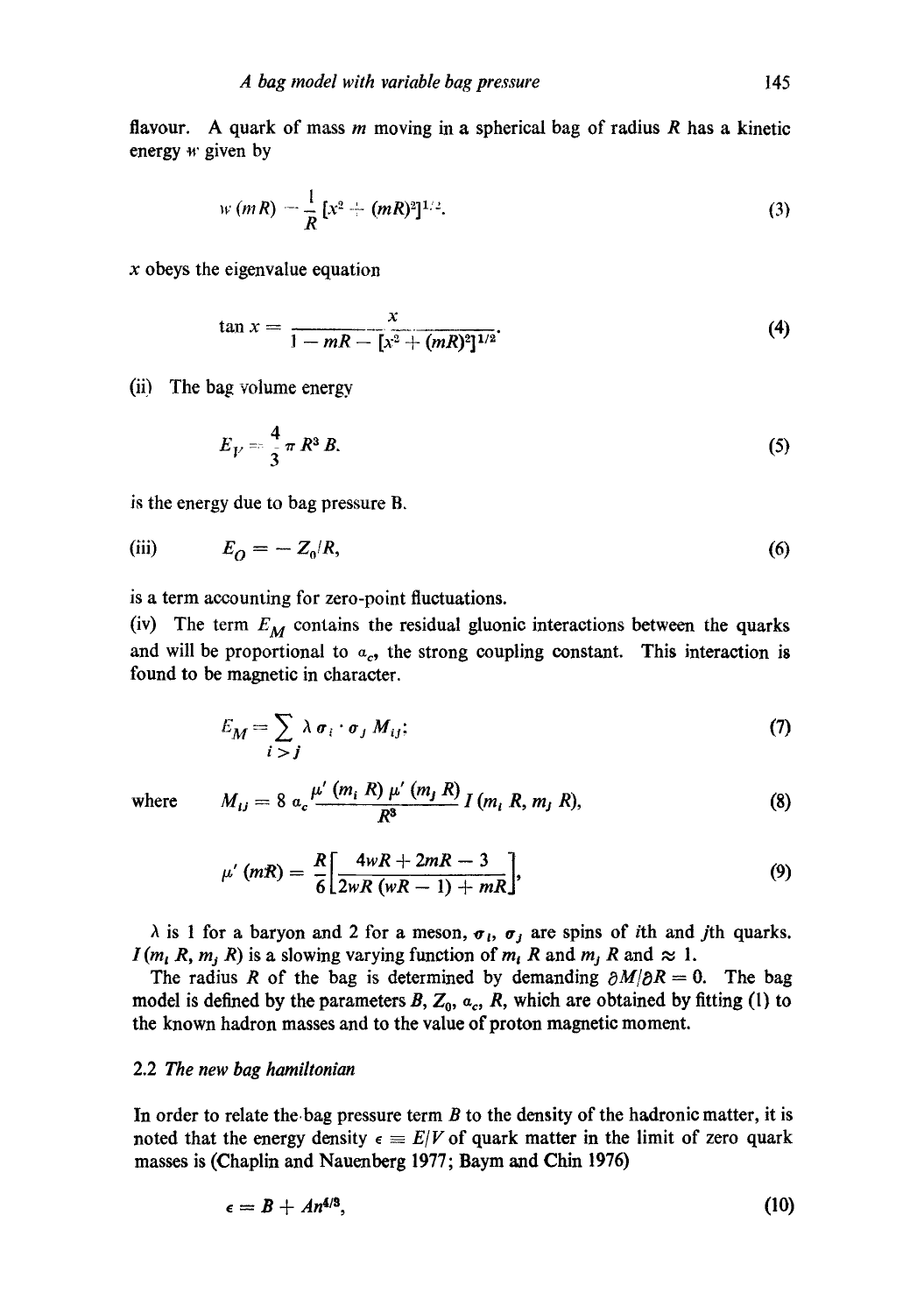where  $\vec{A}$  is a constant, and gets a contribution chiefly from the quarks' kinetic energy, and the lowest order colour interaction energy. Thus the pressure  $P$  of the quark matter is

$$
P=-\frac{\partial E}{\partial V}=-B+1/3\ An^{4/3},\qquad \qquad (11)
$$

leading to an equation of state

$$
P = 1/3 \ (\epsilon - 4B). \tag{12}
$$

Requiring the system to be stable  $(i.e., P = 0)$ , and writing

$$
\epsilon = B + \rho, \tag{13}
$$

where  $\rho$  represents the contribution to the hadronic mass M from all the sources except the volume tension, it is found that (Joseph and Nair 1981)

$$
B=\rho/3;\t(14)
$$

and

$$
M=\frac{4}{3}\bigg[\sum_i N_i w_i+\sum_{i < j} \lambda\left(\sigma_i\cdot\sigma_j\right)M_{i,j}-\frac{Z_0}{R}\bigg].\tag{15}
$$

Further, since the bag model results are not very sensitive to small variations in the bag size, the idea of average radii  $R_B$  and  $R_M$  for baryons and mesons, respectively, has been introduced, where (Bardeen *et al* 1975)

$$
R_R \approx R_M \left(\frac{3}{2}\right)^{1/3} \tag{16}
$$

Equation (15) can then be written as

$$
M=4/3\Bigl(\sum_i N_i w_i+\sum_{i
$$

where the zero-point energy  $E_c$  is now a constant, with one value for baryons and another for mesons.

In order to evaluate the model parameters, *viz.,* the quark masses, the bag radii  $R_B$  and  $R_M$ , the gluon coupling constant  $a_c$ , and the zero point energy  $E_c$ , the known values of the axial vector coupling constant

$$
g_A = \frac{5}{9} \left( \frac{2w^2 R^2 + 4mR \cdot wR - 3mR}{2wR(wR - 1) + mR} \right),\tag{17}
$$

the proton magnetic moment (in nuclear magneton), and the mass separation (Review Particle Properties 1980)  $\Lambda - N$  are employed to yield  $R_B = 8.88$  GeV<sup>-1</sup>,  $m_n = 0.114 \text{ GeV}, w_n = 0.294 \text{ GeV}, m_s = 0.302 \text{ GeV}, w_s = 0.427 \text{ GeV}.$  Using the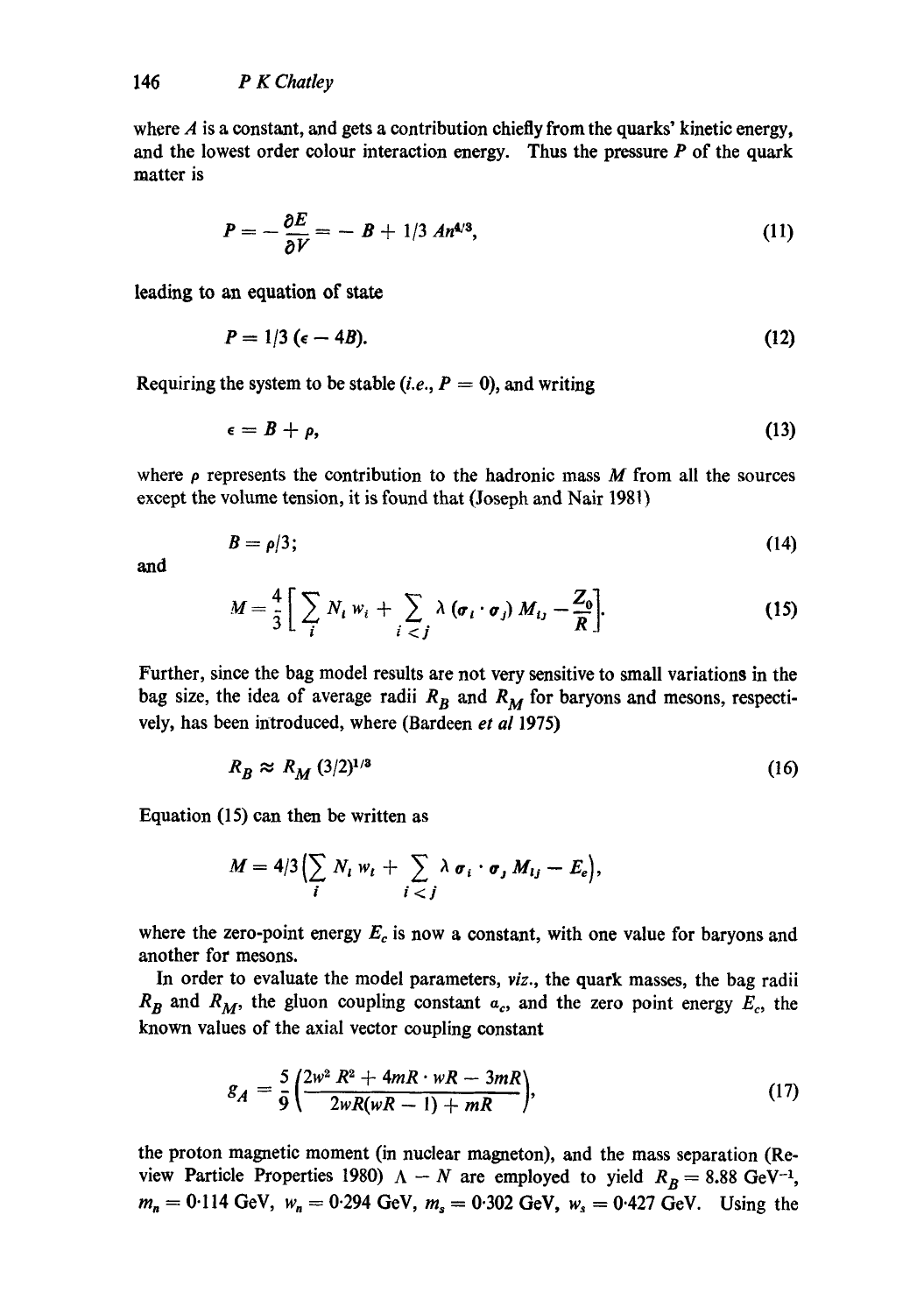ground-state baryon masses, one gets  $a_c = 0.94$ , and  $E_c = 0.068$  GeV. Finally, for mesons, assuming that the quark masses remain the same and that the meson radius is given by

$$
R_M \approx R_B \, (2/3)^{1/3} = 7.75 \, \text{GeV}^{-1},\tag{18}
$$

the quark kinetic energies have beeal found to increase to

$$
w_n = 0.321
$$
 GeV,  $w_s = 0.448$  GeV.

Employing the same value of  $a_c$  as for baryons, and fitting the experimental mass of K-meson,  $E_c$  for mesons, comes to be 0.178 GeV.

#### **3. Masses of the charm and the bottom hadrons**

To estimate the masses of various ground-state baryons belonging to the charm and the b-quark sectors, we have first to determine the quark kinetic energies  $w_c$  and  $w_b$ , and the corresponding quark masses  $m_c$  and  $m_b$ . For this, we make use of the mass separations  $(\Lambda_c - N)$  and  $(\Lambda_b - N)$ , and obtain

$$
w_c = 1.294 \text{ GeV},
$$
  

$$
w_b = 3.714 \text{ GeV}.
$$

For the mass of  $\Lambda_b$ , we are guided by the theoretical predictions of Singh *et al* (1981). We then solve the transcendental equation

$$
\tan (w^2 R^2 - m^2 R^2)^{1/2} = - \frac{(w^2 R^2 - m^2 R^2)^{1/2}}{(wR + mR - 1)},
$$
\n(19)

numerically, yielding

$$
m_c = 1.279 \text{ GeV},
$$
  

$$
m_b = 3.443 \text{ GeV}.
$$

Using the values of the parameters as obtained above, we now estimate masses of  $1/2$ <sup>+</sup> and  $3/2$ <sup>+</sup> ground-state charm and b-quark baryons from (15). Our results are displayed in table 1, along with the experimental values (Review Particle Properties 1980), wherever available.

For mesons, assuming that the quark masses remain the same and that the meson radius is given by (18), we again solve (19) numerically to find that the quark kinetic energies increase to

$$
w_c = 1.307 \text{ GeV}
$$

$$
w_b = 3.749 \text{ GeV}.
$$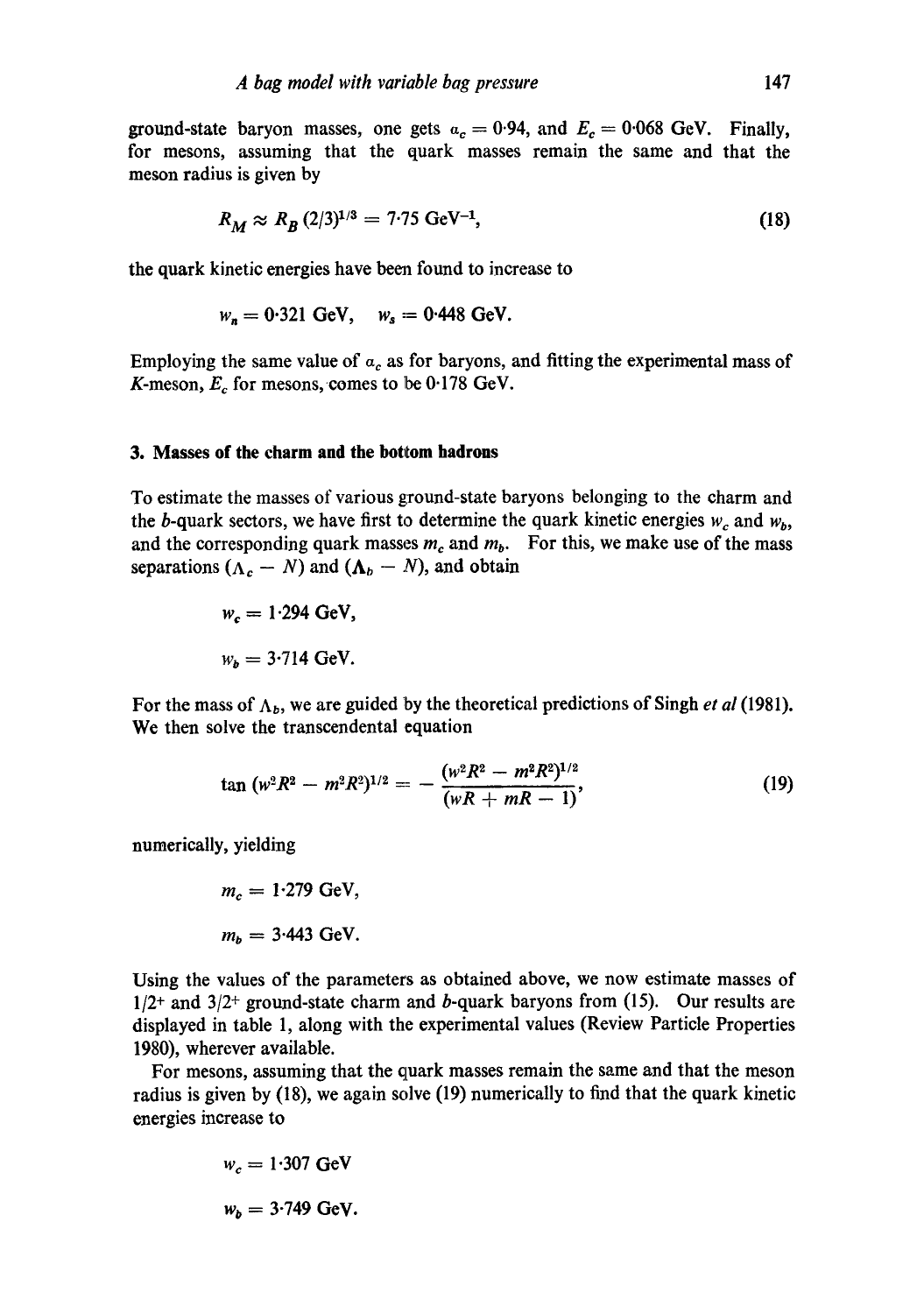<sup>148</sup>*P K Chatley* 

|                            |                                 |                      |                                      | MIT bag model   |                            |                     |                 |
|----------------------------|---------------------------------|----------------------|--------------------------------------|-----------------|----------------------------|---------------------|-----------------|
| Multiplet                  | Particle                        | Quark<br>Content     | Jaffe and<br><b>Kiskis</b><br>(1976) | Ponce<br>(1979) | Hackman<br>et al<br>(1978) | Present<br>analysis | Experi-<br>ment |
| $1/2$ <sup>+</sup> baryons | $\varSigma_{c}^{++}$            | cuu                  | 2.357                                | 2.380           | $2 - 495$                  | $2 - 421$           | 2.430           |
|                            | $\mathbf{\Lambda}^+_c$          | c(ud) <sub>d</sub>   | 2.214                                | 2.243           | 2.253                      | 2.300               | $2 - 273$       |
|                            | $\Xi_c^+$                       | $c(su)_{S}$          | 2.507                                | 2.530           | 2.564                      | 2.580               |                 |
|                            | $\mathbf{E}_c^+$                | c(su)                | 2.396                                | $2 - 425$       | $2 - 450$                  | 2.520               |                 |
|                            | $\Omega_c^0$                    | CSS                  | 2.653                                | 2.678           | $2 - 705$                  | 2.766               |                 |
|                            | $\mathbf{E}_{cc}^{++}$          | ccu                  | $3 - 538$                            | $3 - 511$       | 3.636                      | 3.720               |                 |
|                            | $\Omega_{cc}^+$                 | ccs                  | 3.690                                | 3.664           | 3.781                      | 3.897               |                 |
|                            | $\varSigma_{b}^{+}$             | buu                  |                                      | $5 - 735$       |                            | 5.670               |                 |
|                            | $\mathbf{\Lambda}^\mathtt{0}_b$ | $b(ud)_A$            |                                      | 5.555           |                            | 5.550               |                 |
|                            | E,                              | $b(su)_{S}$          |                                      | 5.880           |                            | 5.836               |                 |
|                            | $\Xi_{b}^{0}$                   | $b(su)_A$            |                                      | 5.736           |                            | 5.753               |                 |
|                            | $\Omega_b^-$                    | bss                  |                                      | 6.022           |                            | $6 - 008$           |                 |
|                            | $\Xi_{cb}^{+}$                  | $b(cu)_{S}$          |                                      | $6 - 842$       |                            | 6.980               |                 |
|                            | $\Xi_{cb}^{+}$                  | $b(cu)$ <sub>A</sub> |                                      |                 |                            | 6.954               |                 |
|                            | $\Omega_{cb}^0$                 | bcs                  |                                      | 6.988           |                            | $7 - 056$           |                 |
|                            | $\Xi_{bb}^{0}$                  | bbu                  |                                      | $10 - 003$      |                            | 10.194              |                 |
|                            | $\Omega_{\bar{b}b}$             | bbs                  |                                      | 10.142          |                            | 10.370              |                 |
| $3/2$ <sup>+</sup> baryons | $\Sigma_c^{++}$                 | cuu                  | $2 - 461$                            | $2 - 481$       | 2.495                      | 2.496               | $2 - 480$       |
|                            | $\mathbf{\Xi}^{+*}_c$           | $c(su)_{S}$          | $2 - 603$                            | 2.624           | 2.633                      | 2.633               |                 |
|                            | $\Omega_c^{0*}$                 | css                  | 2.742                                | 2.764           | 2.766                      | $2 - 793$           |                 |
|                            | $\Xi_{cc}^{++*}$                | ccu                  | 3.661                                | 3.630           | 3.727                      | 3.775               |                 |
|                            | $\Omega_{cc}^{+*}$              | ccs                  | 3.795                                | 3.764           | 3.854                      | 3.930               |                 |
|                            | $\Omega_{ccc}^{++}$             | ccc                  | 4.827                                | 4.747           |                            | 5.200               |                 |
|                            | $\Sigma_b^{+\bullet}$           | buu                  |                                      | 5.769           |                            | 5.682               |                 |
|                            | B}*                             | $b(su)_{S}$          |                                      | 5.912           |                            | 5.850               |                 |
|                            | $\Omega_b^{-*}$                 | bss                  |                                      | 6.051           |                            | $6 - 021$           |                 |
|                            | $\Xi_{cb}^{+\bullet}$           | bcu                  |                                      | 6.919           |                            | 6.909               |                 |
|                            | $\Omega_{cb}^{0\bullet}$        | bcs                  |                                      | 7.054           |                            | 7.165               |                 |
|                            | $\Xi_{bb}^{0\ast}$              | bbu                  |                                      | 10.048          |                            | $10 - 211$          |                 |
|                            | $\Omega_{bb}^{-*}$              | bbs                  |                                      | 10.148          |                            | 10.347              |                 |
|                            | $\Omega_{bbc}^{0*}$             | bbc                  |                                      | $11 - 152$      |                            | 11.540              |                 |
|                            | $\Omega_{bbb}^{-}$              | bbb                  |                                      | 14.248          |                            | 14.766              |                 |

ا أنفج<del>ى محمد فل</del>ا فينتقذ الأكاس الأخراجي المالية

**Table 1.**  mode. Mass spectrum (in GeV) of c-quark and b-quark baryons in lowest cavity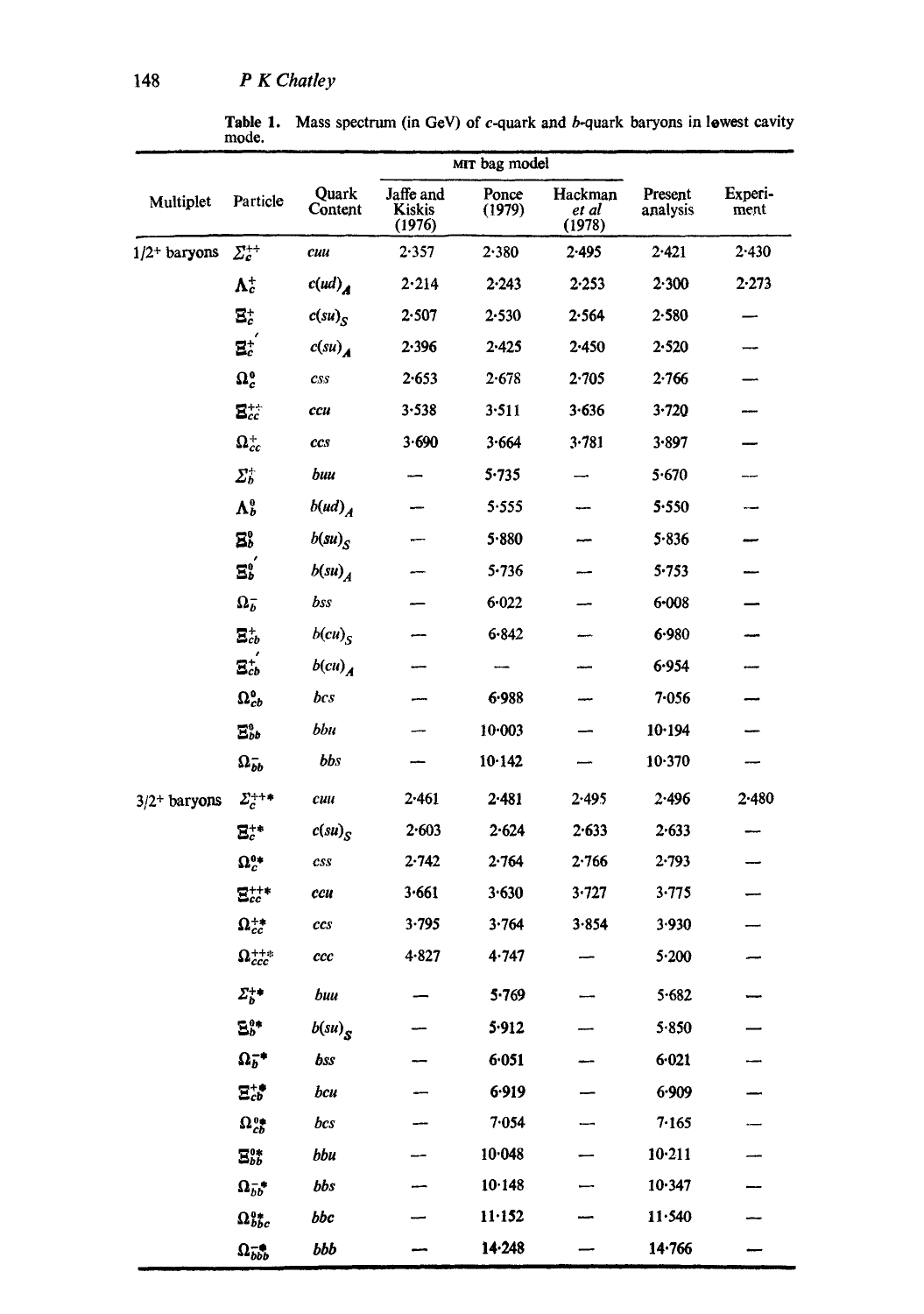Using these values and taking  $a_c = 0.94$ ,  $E_c = 0.178$ , we now estimate the masses of  $0-$  and  $1-$  mesons in the charm and the bottom sector, and list them in table 2, along with the corresponding experimental numbers (Review Particle Properties 1980). The mass values obtained for  $\eta_c$  is disturbed off the experiment. The discrepancy may be due to additional contributions coming from gluon annihilation processes. (De Rujula *et aL* 1975)

Our numbers show quite an improvement over those obtained by Jaffe and Kiskis (1976) who for the charmed hadrons used the original version of the MIT bag without employing any additional consideration. Further, the results of the present analysis favourably match the values obtained by Ponce (1979) and Hackman *et al* (1978), who have to propose *ad hoc* ansatze to bring the desired agreement between theory and experiment.

## **4. Magnetic moments**

The magnetic moment of a quark  $q$  of mass  $m$  is given by

$$
\mu_{q} = 1/2 \int_{\text{bag}} d^{3}x \, \mathbf{r} \times \mathbf{j}, \tag{20}
$$

with the current

$$
\mathbf{j} = e_q q^+(x) \sigma q(x), \tag{21}
$$

**Table 2.** Mass spectrum (in GeV) of c-quark and b-quark mesons in lowest cavity **mode.** 

|             |            |                            |                               | MIT bag model   |                            |                     |                 |
|-------------|------------|----------------------------|-------------------------------|-----------------|----------------------------|---------------------|-----------------|
| Multiplet   | Particle   | Quark<br>Content           | Jaffe and<br>Kiskis<br>(1976) | Ponce<br>(1979) | Hackman<br>et al<br>(1978) | Present<br>analysis | Experi-<br>ment |
| $0-$ mesons | $D_c^+$    | $c\overline{d}$            | 1.726                         | 1.800           | 1.867                      | 1.867               | 1.865           |
|             | $F_c^+$    | $c\bar{s}$                 | 1.885                         | 1.957           | 2.015                      | 2.040               | $2 - 030$       |
|             | $\eta_c$   | cc                         | 2.931                         | 2.971           |                            | 3.220               | 2.960           |
|             | $D_b^-$    | $b\overline{u}$            |                               | 5.232           |                            | 5.170               |                 |
|             | $F_b^o$    | $b\bar{s}$                 |                               | 5.372           |                            | 5.340               |                 |
|             | $G_b^-$    | $b\bar{c}$                 |                               | 6.347           |                            | 6.490               |                 |
| $1$ mesons  | $D_c^{+*}$ | $c\overline{d}$            | $1 - 969$                     | 2.009           | $2 - 015$                  | 1.992               | 2.007           |
|             | $F_c^{+*}$ | $\overline{c}\overline{s}$ | 2.099                         | 2.141           | 2.139                      | 2.124               | 2.140           |
|             | ψ          | $c\bar{c}$                 | 3.095                         | 3.095           | 3.194                      | 3.150               | 3.095           |
|             | $D_b^-$    | $b\vec{u}$                 |                               | 5.299           |                            | 5.250               |                 |
|             | $F_h^{0*}$ | $b\bar{s}$                 |                               | 5.431           |                            | 5.360               |                 |
|             | $G_5^-$    | bc                         |                               | 6.388           |                            | 6.510               |                 |
|             | r          | $b\bar{b}$                 |                               | 9.460           |                            | 9.760               |                 |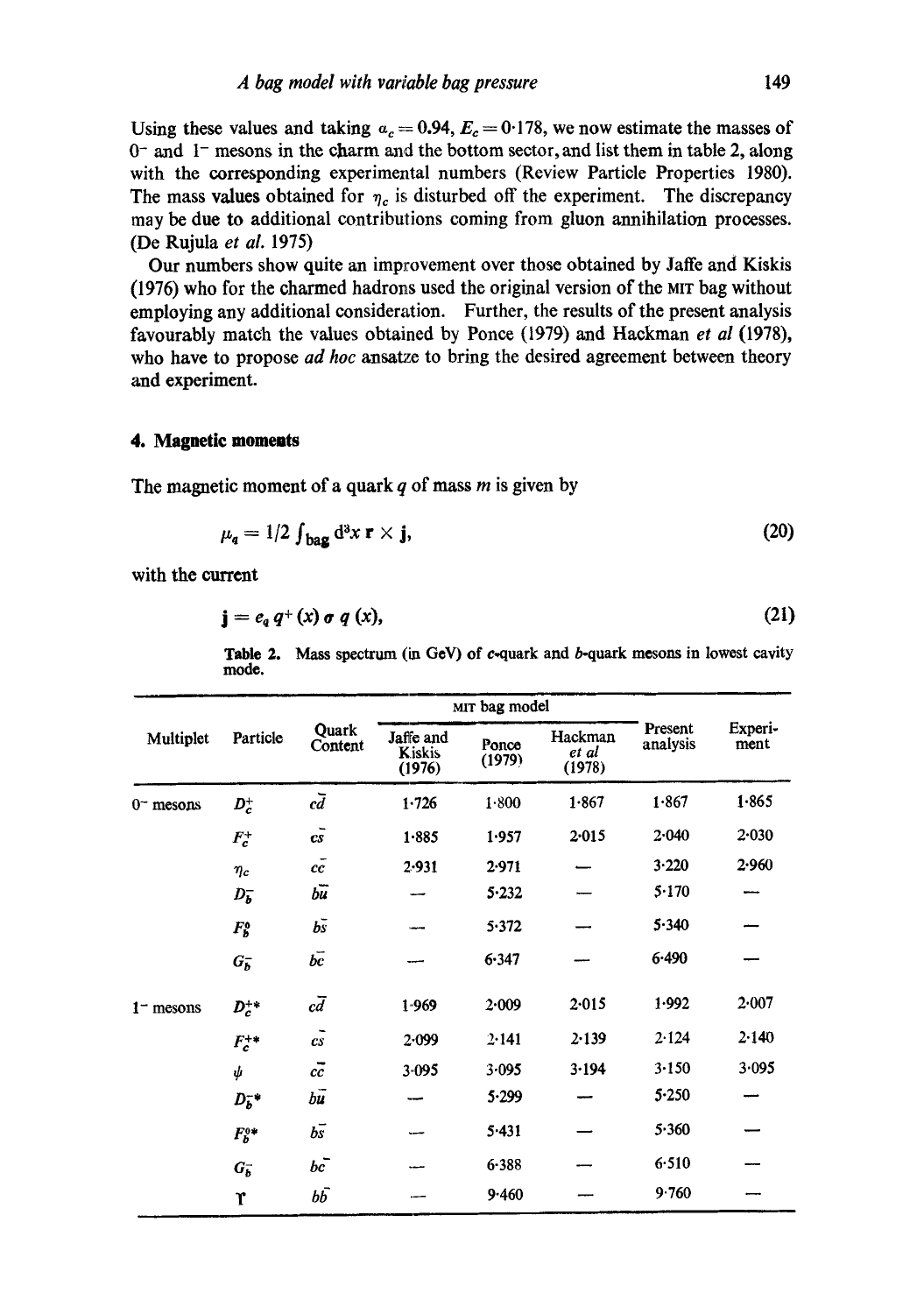where  $e_q$  is the charge of the quark and  $q(x)$  is the quark wave function. The value of the above integral in lowest quark eigenmode is

$$
\mu_q = \frac{R}{6} \left( \frac{4wR + 2mR - 3}{2wR (wR - 1) + mR} \right) e_q.
$$
 (22)

Using the values of R, *mR* and *wR* for baryons as obtained in §§2 and 3, the magnetic moments of the individual quarks that make up the baryons come out to be

$$
\mu_u = 1.86
$$
 nm,  $\mu_d = -\frac{1}{2} \mu_u = -0.93$  nm,  
\n $\mu_s = -0.68$  nm,  $\mu_c = 0.48$  nm,  
\n $\mu_b = -0.082$  nm.

For the magnetic moments of  $1-$  mesons, we find that the magnetic moments of the quarks that constitute the  $1-$  mesons have the values

$$
\mu_u = 1.70 \text{ nm},
$$
\n $\mu_d = -0.85 \text{ nm},$ \n  
\n $\mu_s = -0.645 \text{ nm},$ \n $\mu_c = 0.47 \text{ nm},$ \n  
\n $\mu_b = -0.081 \text{ nm}.$ 

The magnetic moments of  $1/2$ <sup>+</sup> baryons,  $3/2$ <sup>+</sup> baryons, and 1<sup>-</sup> mesons, both in the c-quark and b-quark sectors, can now be evaluated in terms of  $\mu_q$  from the known flavour and spin wave functions of the baryons and the mesons. Here we make use of the principle of quark additivity and assume that the orbital angular momentum of quarks is zero. So we write

$$
\mu_{B,\,M} = \sum_{i} \mu_q(m_i\,R). \tag{23}
$$

The magnetic moments of both baryons and mesons thus calculated are listed in table 3. Our values of the baryons magnetic moments compare favourably with those determined by Bose and Singh (1980), who have used the method of Ponce (1979), *viz.*, a mass dependent  $Z_0$ . It may be mentioned here that the experimental numbers for the magnetic moments of c- and b-flavoured hadrons are still not available. Nevertheless, we present our results since there may be other studies accessible to experimental verification where the magnetic moments of heavy hadrons may be needed.

# **5. M1 radiative transitions**

An expression for M1 transition width is given by (Deshpande *et al* 1977; Hackman *et al* 1978)

$$
\Gamma = \frac{e^2}{4\pi} k^3 (16/3) \sum_{\substack{\alpha, \beta \\ \alpha \ge \beta}} \mu_\alpha \mu_\beta C_{\alpha\beta}^{PQ}, \qquad (24)
$$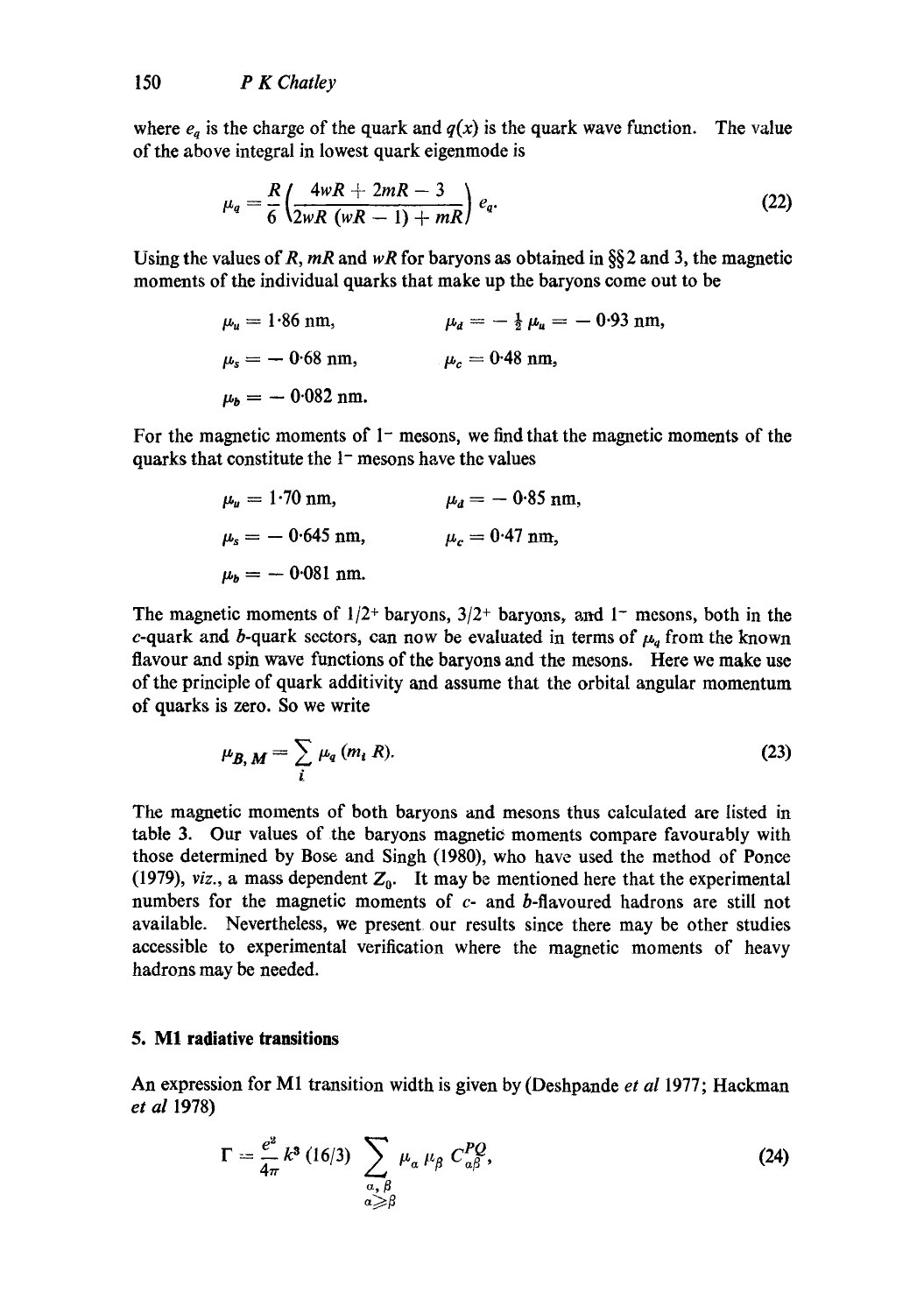| Multiplet                  | Particle                             | Quark<br>content                             | Bose and<br>Singh (1980) | Present<br>analysis |
|----------------------------|--------------------------------------|----------------------------------------------|--------------------------|---------------------|
| $1/2$ <sup>+</sup> baryons | $\varSigma_{c}^{++}$                 | cuu                                          | $1 - 95$                 | 2.32                |
|                            | $\varSigma_c^+$                      | $c(ud)_S$                                    | 0.36                     | 0.42                |
|                            | $\mathbf{\Lambda}^+_c$               | $c(ud)$ <sub>A</sub>                         | 0.50                     | 0.48                |
|                            | $\varSigma_c^o$                      | cdd                                          | $-1.23$                  | $-1.40$             |
|                            | $\mathbf{E}_c^+$                     | $c(su)_{S}$                                  | 0.47                     | 0.63                |
|                            | $\Xi_c^+$                            | $c(su)$ <sub>A</sub>                         | 0.50                     | 0.48                |
|                            | $\Xi_c^0$                            | $c(sd)_{S}$                                  | $-1.09$                  | $-1.24$             |
|                            | $\mathbf{E}^0_c$                     | c(sd) <sub>A</sub>                           | 0.50                     | 0.48                |
|                            | $\Omega_c^0$                         | $\boldsymbol{c}\boldsymbol{s}\boldsymbol{s}$ | -0.98                    | $-1.07$             |
|                            | $\Xi_{cc}^{++}$                      | ccu                                          | 0.17                     | 0.18                |
|                            | $\Xi_{cc}^{+}$                       | ccd                                          | 0.86                     | 0.95                |
|                            | $\Omega_{cc}^{+}$                    | ccs                                          | 0.84                     | 0.87                |
|                            | $\varSigma_{b}^{+}$                  | buu                                          | 2.32                     | 2.45                |
|                            | $\Sigma_b^0$                         | $b(ud)_S$                                    | 0.59                     | 0.64                |
|                            | $\mathbf{\Lambda}_{b}^{0}$           | $b(ud)_A$                                    | 0.084                    | 0.082               |
|                            | $\Sigma_{\bar{\pmb{\nu}}}$           | bdd                                          | $-1.12$                  | $-1.27$             |
|                            | $\Sigma^{\circ}_b$                   | $b(su)_{S}$                                  | 0.73                     | 0.81                |
|                            | $\Xi_{b}^{o}$                        | $b(su)$ <sub>A</sub>                         | 0.084                    | 0.082               |
|                            | $\Xi_b^-$                            | $b(sd)_{S}$                                  | $-0.98$                  | $-1.04$             |
|                            | $\overline{\mathbf{S}_{b}}$          | b(sd) <sub>A</sub>                           | 0.084                    | 0.082               |
|                            | $\Omega_b^-$                         | bss                                          | $-0.84$                  | $-0.88$             |
|                            | $\Xi_{cb}^{+}$                       | bcu                                          |                          | 1.58                |
|                            | $\mathbf{\Xi}_{cb}^{o}$              | bcd                                          |                          | $-0.27$             |
|                            | $\Omega_{cb}^{\scriptscriptstyle 0}$ | bcs                                          |                          | $-0.11$             |
|                            | $\Omega_{ccb}^+$                     | bcc                                          |                          | 0.66                |
|                            | $\Xi_{bb}^0$                         | bbu                                          | $-0.62$                  | $-0.73$             |
|                            | $\Xi_{bb}$                           | bbd                                          | 0.14                     | $0 - 20$            |
|                            | $\Omega_{bb}^-$                      | bbs                                          | 0.09                     | 0.12                |
|                            | $\Omega_{cbb}^{o}$                   | bbc                                          |                          | $-0.26$             |

Table 3. Magnetic moments of charmed and b-quark baryons and mesons (in am)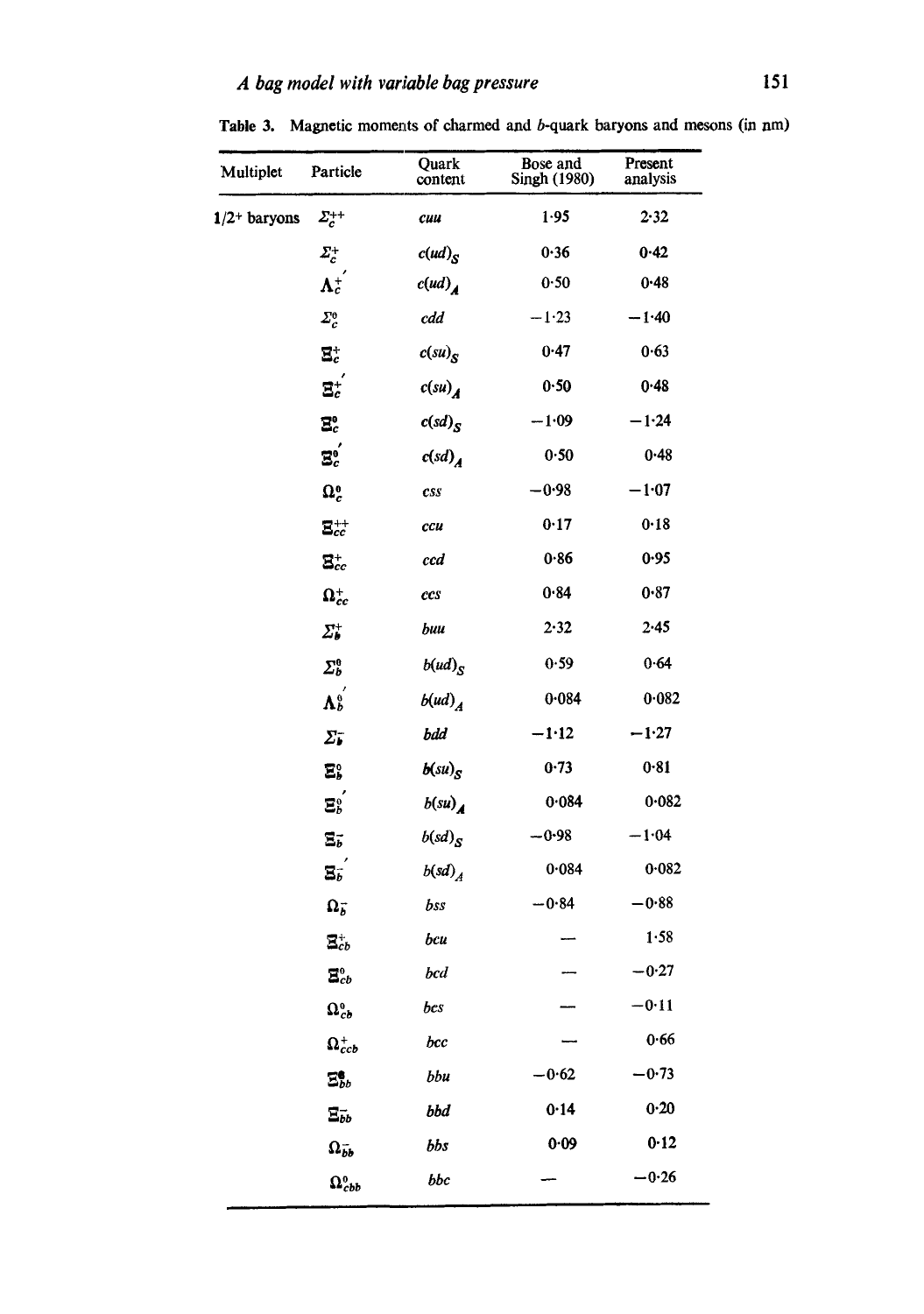Table 3. *(continued)* 

| Multiplet                  | Particle                                  | Quark<br>content               | Bose and<br>Singh (1980) | Present<br>analysis |
|----------------------------|-------------------------------------------|--------------------------------|--------------------------|---------------------|
| $3/2$ <sup>+</sup> baryons | $\Sigma_c^{++*}$                          | cuu                            | 3.91                     | $4 - 10$            |
|                            | $\Sigma_c^{+*}$                           | cud                            | 1.34                     | 1.40                |
|                            | $\Sigma_c^{0*}$                           | cdd                            | $-1.20$                  | $-1.38$             |
|                            | $\mathbf{\Xi}^{+*}_{c}$                   | cus                            | 1.54                     | 1.65                |
|                            | $\mathbf{E}^\text{o*}_c$                  | cds                            | $-1.01$                  | $-1.13$             |
|                            | $\Omega_c^{o*}$                           | <b>CSS</b>                     | $-0.78$                  | $-0.88$             |
|                            | $\mathbf{g}_{cc}^{++}$                    | ccu                            | 2.54                     | 2.81                |
|                            | $\Xi_{cc}^{+\ast}$                        | ccd                            | 0.19                     | 0.26                |
|                            | $\Omega_{cc}^{+\ast}$                     | ccs                            | 0.39                     | 0.28                |
|                            | $\Omega_{ccc}^{++}$                       | ccc                            | 1.45                     | 1.43                |
|                            | $\Sigma_b^{+*}$                           | buu                            | 3.44                     | 3.64                |
|                            | $\Sigma_{b}^{o*}$                         | bud                            | 0.78                     | 0.84                |
|                            | $\Sigma_b^{-*}$                           | bdd                            | $-1.84$                  | $-1.94$             |
|                            | $\mathbf{E}^{o*}_{b}$                     | bsu                            | 1.01                     | 1.09                |
|                            | $\mathbf{g}^{-*}$                         | bsd                            | $-1.62$                  | $-1.69$             |
|                            | $\Omega_b^{-*}$                           | bss                            | $-1.40$                  | $-1.44$             |
|                            | $\Xi_{cb}^{+*}$                           | bcu                            | 2.04                     | $2 - 25$            |
|                            | $\Xi_{cb}^{0*}$                           | bcd                            | $-0.40$                  | $-0.53$             |
|                            | $\Omega_{cb}^{0*}$                        | bcs                            | $-0.22$                  | $-0.28$             |
|                            | $\Omega_{ccb}^{+\ast}$                    | bcc                            | 0.89                     | 0.88                |
|                            | $\Xi_{bb}^{0*}$                           | bbu                            | 1.37                     | $2 - 02$            |
|                            | $\Xi_{bb}^{-*}$                           | bbd                            | $-0.95$                  | $-1.09$             |
|                            | $\Omega_{bb}^{-*}$                        | bbs                            | $-1.28$                  | $-0.84$             |
|                            | $\Omega_{cbb}^{*}$                        | bbc                            | 0.31                     | 0.64                |
|                            | $\Omega_{bbb}^{-*}$                       | bbb                            | $-0.08$                  | $-0.09$             |
| $1 -$ mesons               | $D_c^{+\ast}$                             | $c\overline{d}$                | $1 - 18$                 | 1.32                |
|                            | $D_c^{\rm o*}$                            | $c\overline{u}$                | $-0.9$                   | $-1.02$             |
|                            | $F_c^{+\ast}$                             | $\boldsymbol{c}\boldsymbol{s}$ | $1 - 03$                 | 1.11                |
|                            | $D_b^{-*}$                                | $b\bar{u}$                     | $-1.54$                  | $-1.78$             |
|                            | $D_b^{a*}$                                | bď                             | 0.64                     | 0.76                |
|                            | $\pmb{F}^{\, \text{o}\ast}_{\, \text{b}}$ | $b\bar{s}$                     | 0.48                     | 0.56                |
|                            | $G_b^{-*}$                                | $b\bar{c}$                     | $-0.56$                  | $-0.55$             |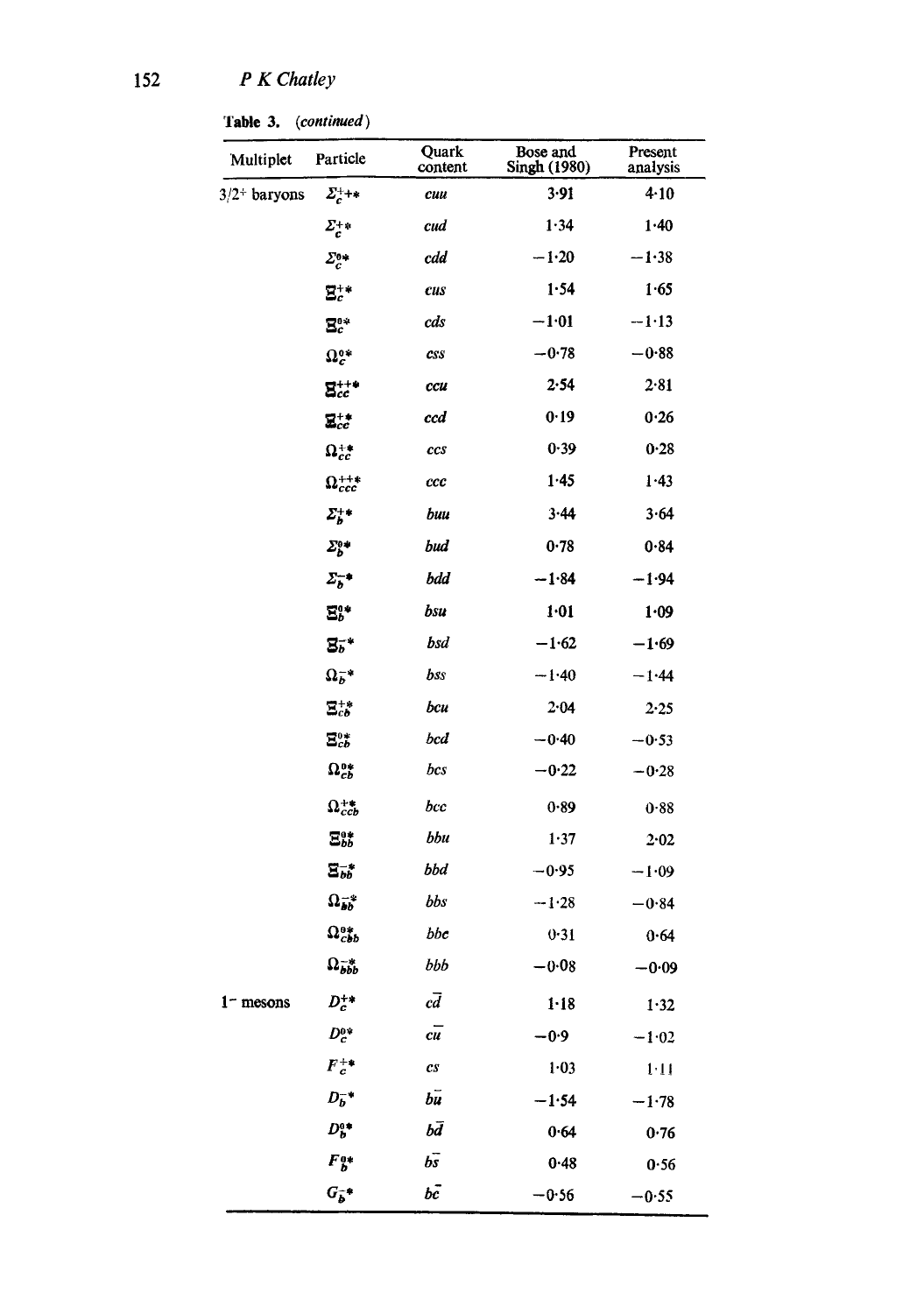where k is the photon momentum,  $\alpha$  and  $\beta$  refer to the quark flavours, and  $\mu_{\alpha}$  is the quark transition moment defined by

$$
\mu_a = \frac{1}{2k} N^2 \int_0^R dx x^2 j_1(kx)
$$
  
 
$$
\times 2 \left[ j_0 \left( \frac{x_a x}{R} \right) j_1 \left( \frac{x_a x}{R} \right) \left( \frac{w_a + m_a}{w_a} \right)^{1/2} \left( \frac{w_a - m_a}{w_a} \right)^{1/2} \right].
$$
 (25)

The quark normalisation  $N_a$  is given by

$$
\frac{1}{N_a^2} = R^3 j_0^2 (x_a) \left[ \frac{2 w_a (w_a - 1/R) + m_a/R}{w_a (w_a - m_a)} \right],
$$
\n(26)

with the frequency of the lowest mode given by  $(3)$ . In  $(25)$ , j's are the spherical Bessel functions, and  $x_a$  satisfies the eigenvalue eq. (4). The magnetic coefficients  $C_{a}^{PQ}$  are given by

$$
C_{a\beta}^{PQ} = \sum_{m, m'} \sum_{k, k'} \langle P | b_a^+(m) Q_a b_a (m') | Q \rangle
$$
  
 
$$
\langle Q | b_\beta^+(k) Q_\beta b_\beta (k') | P \rangle U_m^+ \sigma_i U_{m'} U_{k'} \sigma_i U_{k}, \qquad (27)
$$

where  $b_a(m)$  is the destruction operator for a quark of type a with spin projection m,  $Q_{\alpha}$  is the charge on the quark of flavour  $\alpha$ , and  $Q$  denotes an intermediate state contributing to the magnetic energy of a particle P. The values of different  $C_{a\beta}^{PQ}$ which are of interest to the present work are given in appenda (A) and (B). Our values of the transition moments, which we evaluate using (25), are presented in tables 4 and 5 for mesons and baryons, respectively. We then employ (24) to calculate

**Table 4.** Quark transition moments,  $\mu_a$ , for mesons.

| <b>Transition</b>                  | q,     | $\boldsymbol{q}_2$ |
|------------------------------------|--------|--------------------|
| $D_c^* \rightarrow D_c$ r          | 0.1810 | 0.7020             |
| $F_c^* \rightarrow F_c \Upsilon$   | 0.1900 | 0.5046             |
| $\psi \rightarrow \eta_c \Upsilon$ | 0.1562 | 0.1562             |

Table 5. Quark transition moments,  $\mu_a$ , for baryons.

| <b>Transition</b>                                                           | $q_{1}$ | $q_{\rm\,2}$ | q,     |
|-----------------------------------------------------------------------------|---------|--------------|--------|
| $\Sigma_c^* \rightarrow \Sigma_c \Upsilon$                                  | 0.1859  | 0.8403       | 0.8403 |
| $\Sigma_c^* \rightarrow \Lambda_c \Upsilon$                                 | 0.1670  | 0.7318       | 0.7318 |
| $\mathbf{\Xi}^{**}_{c}\rightarrow \mathbf{\Xi}^{*}_{c}\, \mathbf{\Upsilon}$ | 0.1863  | 0.6102       | 0.8361 |
| $\Xi_c^{\ast\ast} \to \Xi_c^{\ast}$ if                                      | 0.1752  | 0.5706       | 0.7290 |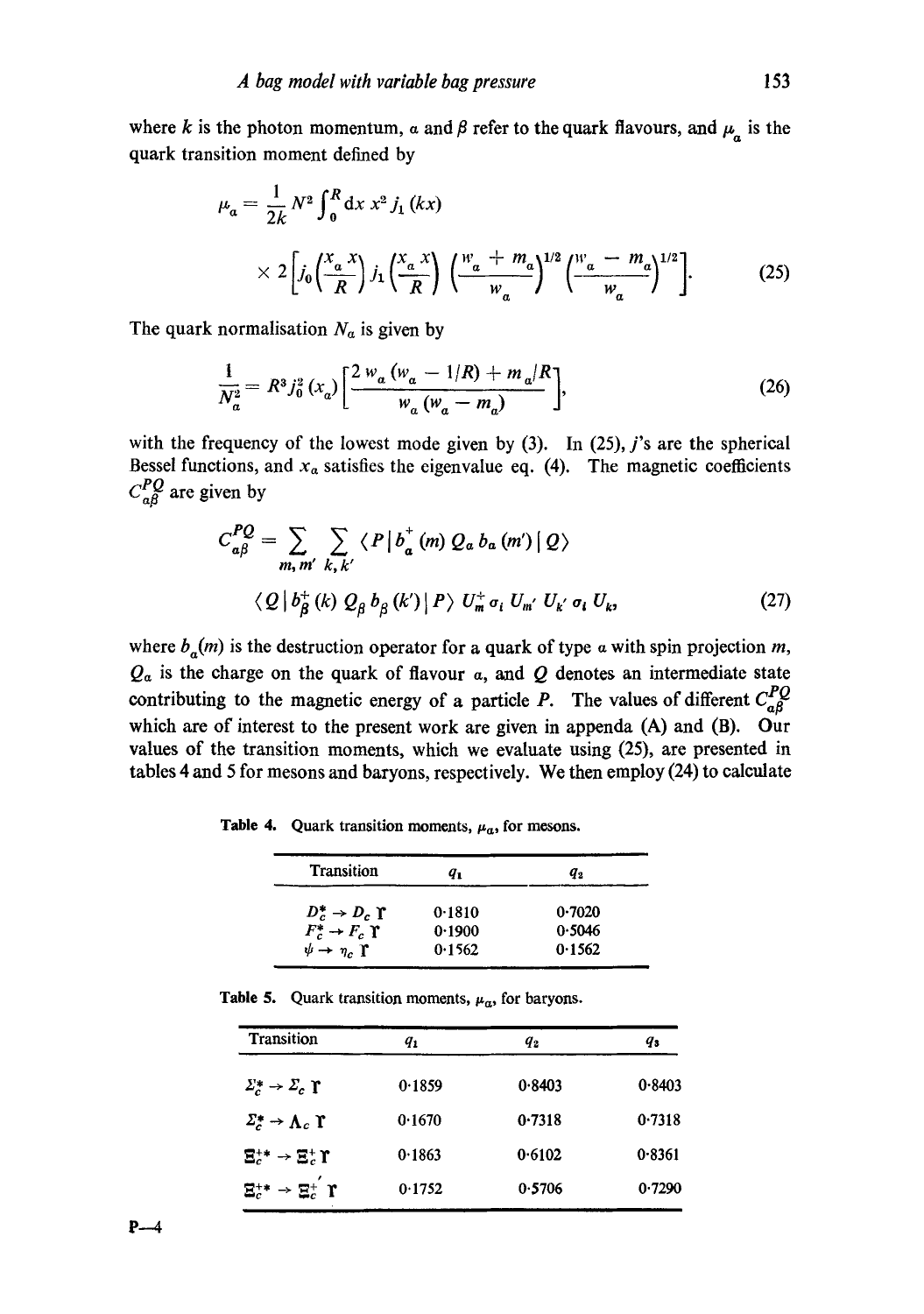| Transition                                   | MIT model<br>Hackman et al<br>(1978) | Present<br>analysis |  |
|----------------------------------------------|--------------------------------------|---------------------|--|
| $D_c^{+*} \rightarrow D_c^+ \Upsilon$        | $1 - 1$                              | 1.3                 |  |
| $D_c^{0*} \rightarrow D_c^0$ r               | $22 - 7$                             | $35 - 4$            |  |
| $F_c^+\rightarrow F_c^+$ T                   | 0-1                                  | 0·1                 |  |
| $\psi \rightarrow \eta_c$ T                  | $21 - 0$                             | 27.9                |  |
| $\Sigma_c^{++*}\to \Sigma_c^{++}$ T          | $3 - 3$                              | 6.3                 |  |
| $\Sigma_c^{+*} \to \Sigma_c^{+}$ I           | 1.5                                  | 2.9                 |  |
| $\Sigma_c^{\rm o*} \to \Sigma_c^{\rm o}$ T   | 2.7                                  | 5.4                 |  |
| $\varSigma_c^{+\bullet} \to \Lambda_c^+$ i   | 176-7                                | 125-7               |  |
| $\mathbf{\Xi}^{**}_c \to \mathbf{\Xi}^*_c$ T | 1.5                                  | 2.3                 |  |
| $\Xi_c^{\ast\ast}\to\Xi_c^+\,\,\Upsilon$     | 74.0                                 | 89.4                |  |

Table 6. M1 radiative decay widths (in keV) for the charmed mesons and baryons.

the M1 radiative decay widths and list our results in table 6 both for  $3/2^+$  + 1/2<sup>+</sup> and  $1 \rightarrow 0^-$  transitions of charmed particles. For simplicity, we have neglected the dynamical mixing induced by transitions to pure gluon states in our calculations involving isoscalar pseudoscalar mesons. It is interesting to note that our values compare reasonably well with the ones which Hackman *et al* (1978) obtained by postulating an additional *ad hoc* term to the bag energy.

# **6. Conclusion**

The MIT bag model, with a universal bag pressure, though a very successful tool in reproducing some of the salient features of hadrons, has met with only limited success when applied to the heavy quark states and the nonspectroseopic calculations. Several authors have attempted to resolve the discrepancies observed in the implementation of the model. Such attempts are, however, *ad hoc* in character, and do not emerge in a natural manner from the theory. Recently, Joseph and Nair (1981) have introduced a new bag phenomenology, with a variable bag pressure as its chief attribute, and have satisfactorily reproduced the light hadron masses and magnetic moments of SU(3) octet baryons, in better agreement with the experimental values than the MIT bag model. Also, CaUen *et al* (1979) have presented a theory of hadronic structure leading to a bag-like picture of hadrons in which the pressure  $B$  is implicitly an energy-density dependent factor. Keeping this aspect in view, and following Joseph and Nair (1981), we have investigated how the new bag phenomenology helps in reproducing various hadronio features, by recalculating the masses and magnetic moments of charmed and b-quark hadrons, and the M1 transition rates for  $1-\rightarrow 0^{\circ}$  and  $3/2^+$  $\rightarrow$ 1/2<sup>+</sup> $\gamma$  decays in the charm sector. Interestingly, our results favourably match the values obtained by Ponce (1979) and Heckman *et ai* (1978), who, to lessen the gap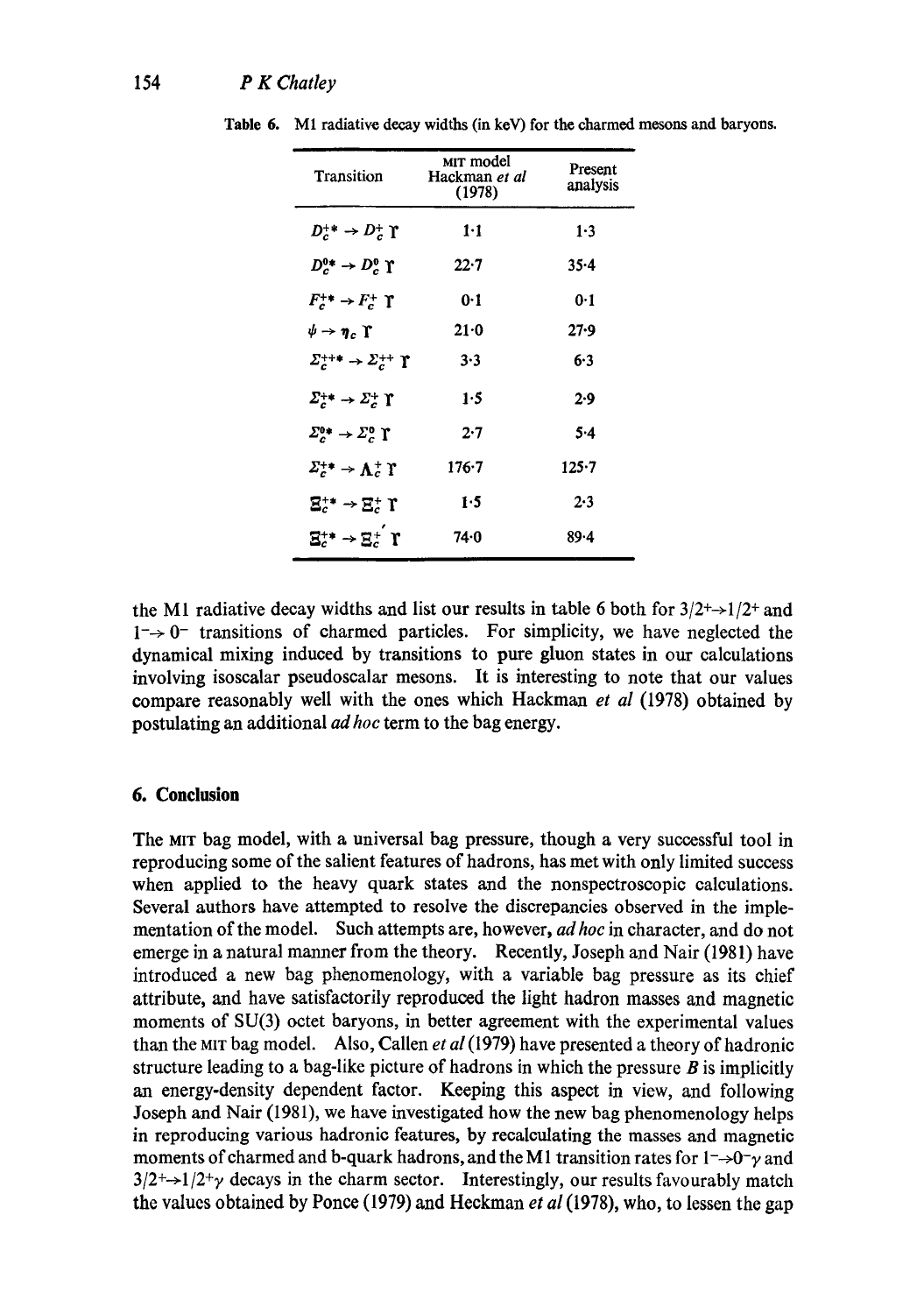between theory and experiment, proposed a mass dependent  $Z_0$  and an additional term to the bag energy, respectively. The success of the new phenomenology lies in the fact that the hadronic properties hitherto explained by making *ad hoc* assumptions are now derivable from the theory.

## **Acknowledgements**

The author is thankful to Drs M P Khanna and C P Singh for very useful discussions and suggestions, and acknowledges the financial assistance given by the University Grants Commission, New Delhi.

| Transition                         | $q_1q_1$ | $q_1q_2$ | $q_2 q_2$ |
|------------------------------------|----------|----------|-----------|
| $D_c^+ \rightarrow D_c^+ \Upsilon$ | 12/27    | $-12/27$ | 3/27      |
| $D_c^{*0} \rightarrow D_c^0$ T     | 12/27    | 24/27    | 12/27     |
| $F_c^*$ + $F_c^+$ T                | 12/27    | $-12/27$ | 3/27      |
| $\psi \rightarrow \eta_c$ r        | 12/27    | 24/27    | 12/27     |

Appendix A. The magnetic transition coefficients for mesons as defined in Hackman *et al* (1978) are tabulated as follows.

Appendix B. The magnetic transition coefficients for baryons as defined in Hackman *et al* (1978) are given below.

| <b>Transition</b>                                               | $q_1q_1$ | $q_1q_2$ | $q_1q_3$ | $q_2q_2$ | $q_2q_3$ | $q_{33}$ |
|-----------------------------------------------------------------|----------|----------|----------|----------|----------|----------|
| $\Sigma_c^{++*} \rightarrow \Sigma_c^{++} \Upsilon$             | 16/27    | $-16/27$ | $-16/27$ | 4/27     | 8/27     | 4/27     |
| $\Sigma_c^{+*} \rightarrow \Sigma_c^{+} \Upsilon$               | 16/27    | 8/27     | $-32/27$ | 1/27     | $-8/27$  | 16/27    |
| $\Sigma_c^{0*} \rightarrow \Sigma_c^0 \Upsilon$                 | 16/27    | 8/27     | 8/27     | 1/27     | 2/27     | 1/27     |
| $\Sigma_c^{+*} \rightarrow \Lambda_c^{+} \Upsilon$              | $\bf{0}$ | $\bf{0}$ | $\bf{0}$ | 3/27     | 12/27    | 12/27    |
| $\mathbf{E}_c^{**}\rightarrow \mathbf{E}_c^*$ $\mathbf{\Gamma}$ | 16/27    | 8/27     | $-32/27$ | 1/27     | $-8/27$  | 16/27    |
| $\mathbf{\Xi}^{**}_c \rightarrow \mathbf{\Xi}^{*}_c$ r          | $\bf{0}$ | $\bf{0}$ | 0        | 3/27     | 12/27    | 12/27    |

#### **References**

Bardeen W A, Chanowitz M S, Drell S D, Weinstein M and Yan T M 1975 *Phys. Rev.* D11 1094 Baym G and Chin S A 1976 *Phys. Lett.* **B62** 241 Bose S K and Singh L P 1980 Phys. Rev. D22 773 Callart C G, Dashen R F artd Gross D J 1979 *Phys. Rev.* DI9 1826 Chaplin G and Nauenberg M 1977 *Phys. Rev.* DI6 450 Chodos A, Jaffe R L, Johnson K, Thorn C B and Weisskopf V F 1974a Phys. Rev. D9 3471 Chodos A, Jaffe R L, Johnson K and Thorn C B 1974b *Phys. Rev.* D10 2599